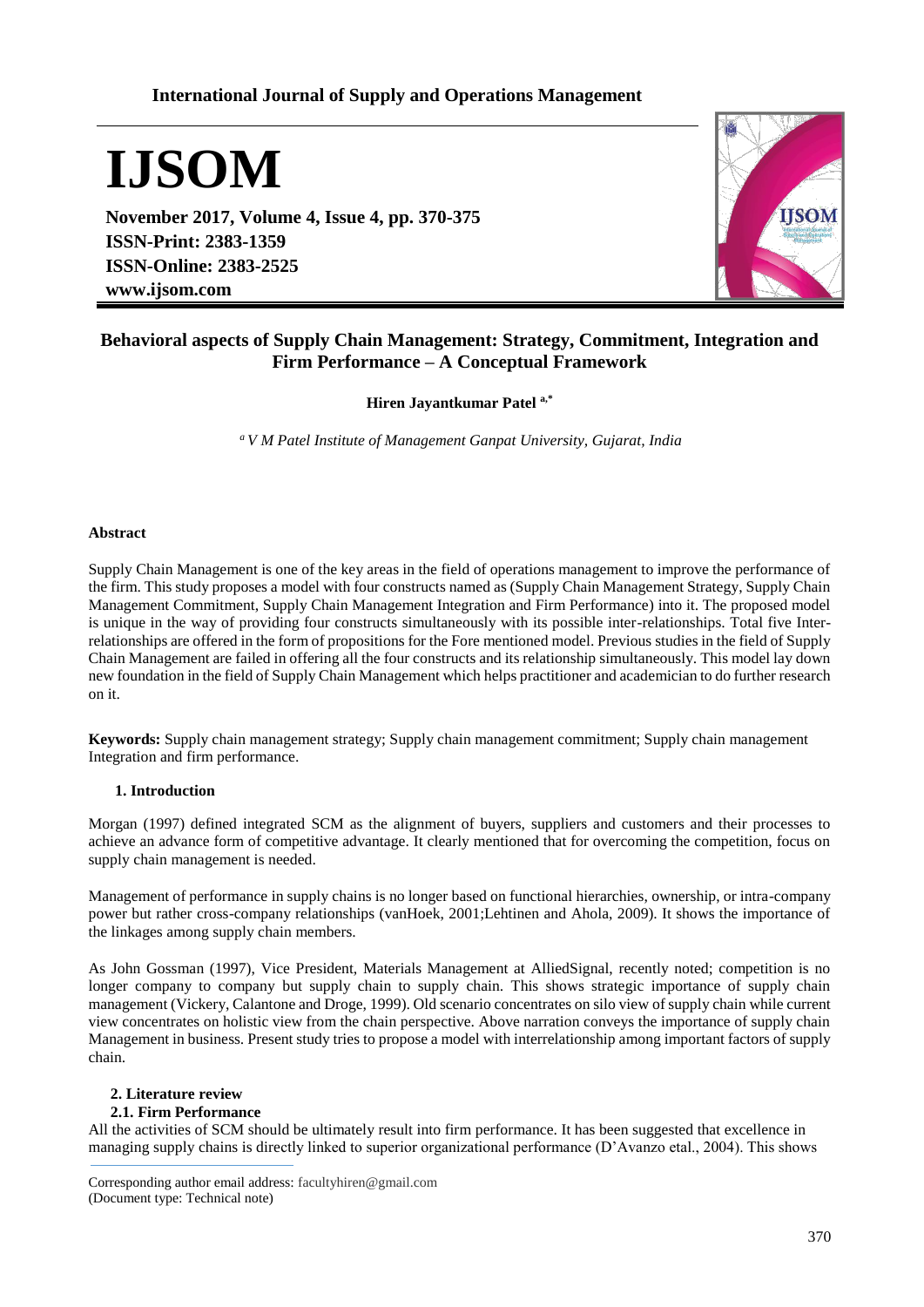importance of firm performance in the field of supply chain management. In the current study the firm performance is one of one of the constructs under study. Altekar (2005) narrated that value chain is mapped out to analyze all steps from the beginning to the end and redesign them to ensure that they add value to the final product. Firm performance is considered from both marketing and financial perspective.

# **2.2. Supply Chain Integration and Firm Performance**

The term supply chain integration is defined as the extent of close relationship with supplier and customers (Frohlich  $\&$ Westbrook, 2001). If integration is not done properly issues of bullwhip effect and conflicts among supplier chain members are arises (Shah, 2009). This clearly mentions that integration is essential in supply chain management.

Leuschner, Rogers and Charvet (2013) found that supply chain integration enhances the firm performance. Collaboration is a value adding resource for firms seeking to reduce costs, increase their agility and satisfy their clients (Spekman et al., 1994). Ntayi and Eyaa, (2010) found out that there is a strong positive impact of collaborative relationships on firm performance for small and medium enterprises. Knowles et al; (2005) also argue that collaboration among supply chain firms may have a significant impact on the performance of participating firms. A truly integrated supply chain does more than reduce costs. It also creates value for the company, its supply chain partners and its shareholders (Lee, 2000).

Sanders and Premus (2005) found that internal collaboration has a direct and positive impact on firm performance. Stank, Keller and Closs (2001) found that integration of Chain was associated with overall performance improvement. Gimenez and Ventura (2005) found external integration had a positive and direct effect on performance.

*P1*: Supply Chain Integration positively affects firm performance.

# **2.3. SCM Commitment and SC Integration**

SCM commitment is a promise or agreement to do something in the future in supply chain relationships. Commitment is defined as the desire on the part of each party to a business relationship to maintain and strengthen that relationship (Morgan and Hunt, 1994).

Commitment provides the basis for a cooperative spirit in marketing Channel relationships and leads to an overall stronger partnership (Anderson and Weitz, 1992). The understanding that commitment is crucial to the long-term success of a business relationship is central to understanding organizational success (Andaleeb, 1996). Wu (2012) found that there is a positive relationship between SCM Commitment and SC Integration.

It was proven by Salam (2011) that supply chain commitment is directly related to supply chain integration. SCM commitment affects integration of the SC (Wu et al., 2004). These two are major research clearly mentions positive relationship between SCM commitment and SCM integration. Based on above literature researcher proposes second proposition as under.

*P2*: SCM Commitment positively affects SC Integration.

# **2.4. SCM Strategy and Firm Performance**

A study conducted by Green Jr., McGaughey and Casey (2006) revealed that supply chain management strategy is closely linked to firm performance. According to Zelbst et al; (2010), firm performance focuses on the ability of the supply chain to satisfy the needs of the ultimate customers of the supply chain. To achieve better performance, an organization should develop and implement an appropriate supply chain management strategy. According to (Green, McGaughey and Casey, 2006), no study to date, however, tests the interrelationships between SCM strategy and organizational performance.

Green et al; (2006) found a positive relationship between market orientation, supply chain management strategy and organizational performance and concluded that there is need for more research which incorporates supply chain performance.

Wisner (2003) also found out that supply chain management strategy influences firm performance. Roh, (2008) stipulates that supply chain management is important for successful supply chain outcomes. Hence Researcher proposes the following proposition.

*P3*: SCM strategy positively affects firm performance.

# **2.5. SCM Strategy and SC Integration**

Successful SCM initiatives require cross-functional integration, and marketing must play a critical role. The challenge is to determine how to successfully accomplish this integration (Lambert and Cooper, 2000).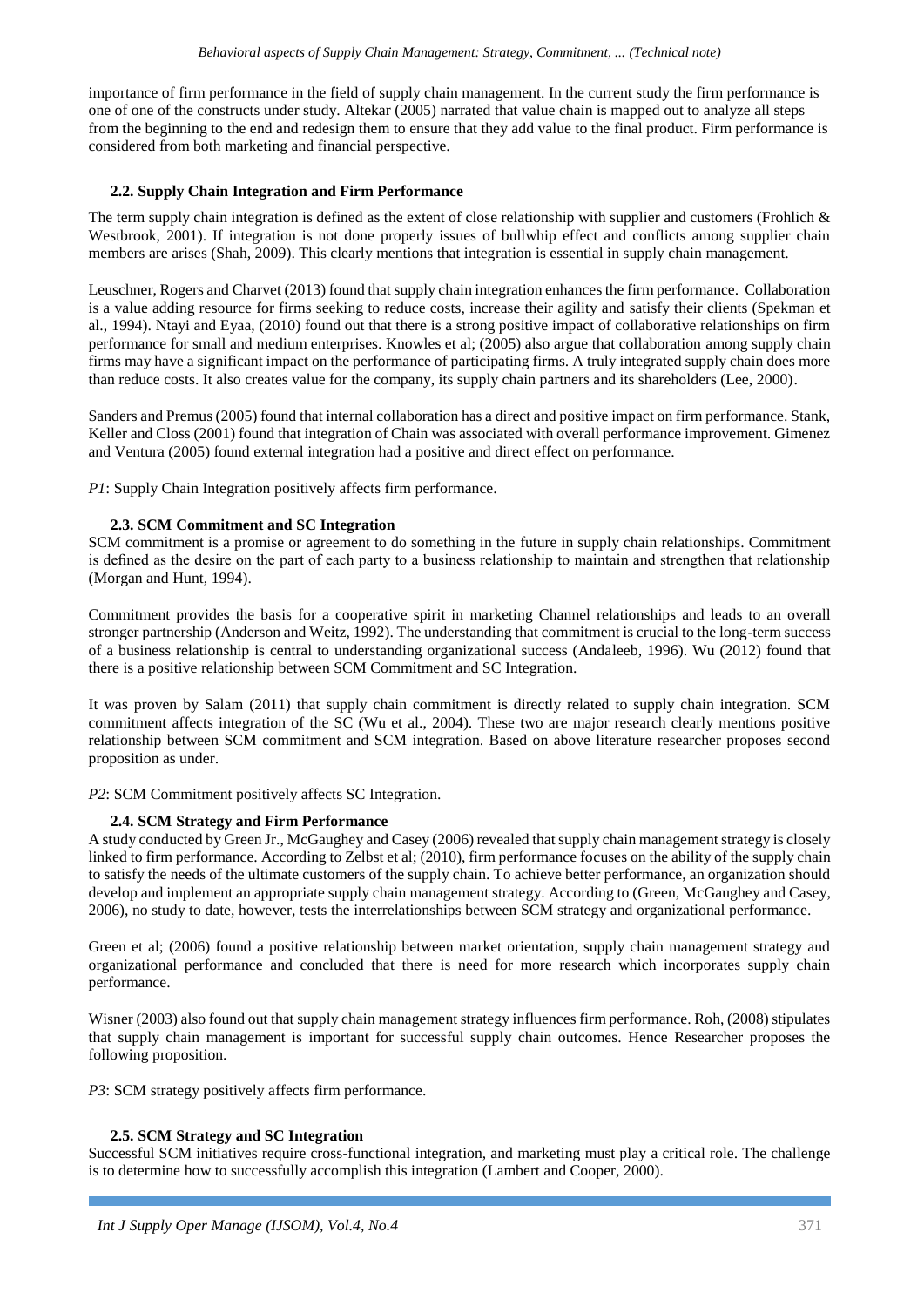The objective of integration is to achieve operational efficiencies and strategic effectiveness in the supply chain through collaboration. Achieving this objective requires purposeful commitment and coordination with another firm's functional areas and processes (Stank, Keller and Closs 2001).

Companies with a low internal integration strategy will achieve low level of external integration and companies implementing the full internal integration strategy will have the highest levels of external integration (Stevens, 1989; Gimenez and Ventura, 2005; Otchere et al, 2013). It is confirmed that, the best integration strategy must involve "complete integration" (Frohlich and Westbrook, 2001; Kim, 2006; Kannan and Tan, 2010; Otchere et al, 2013).

Lummus and Duclos (2003) narrated that Supply chain strategy is prerequisite of the integration of supply chain. SCM and marketing have not always been seen to be closely linked in many firms (Rainbird, 2004). Above literature review supports for the proposition as under.

*P4*: SCM strategy positively affects SC Integration.

# **2.6. SCM Strategy and SCM Commitment**

Goodman and Dion (2001) and Anderson and Witz (1992) described that idiosyncratic investments are investments specific to a channel relationship. SCM Strategy is positively related to commitment for the supply chain management (Il Ryu, SoonHu So, Chulmo Koo, 2009).

Based on available citation following proposition is offered.

*P5*: SCM Strategy positively affects SCM Commitment.

# **3. Research Gap**

Wisnor (2003), Leuschner, Rogers and Charvet (2013), Wu (2012), Ryu et al; (2009) and (Frohlich and Westbrook, 2001; Kim, 2006; Kannan and Tan, 2010; Otchere et al, 2013) five studies gave discrete relationship among any two constructs and silent on remaining two. Comprehensively, an integrated model is offered based on the detailed literature review. Researcher has proposed an integrated model based on the given relationship among constructs of supply chain. This integrated model is an addition into body of knowledge of SCM from behavioral perspective.

#### **4. Measurement**

Above given variables can be measured based on past studies conducted by Wisner (2003), Allen and Meyer (1990), Davenport (1993); Lambert et al. (1998), Kohli and Jaworski (1990).

# **5. Conceptual Framework**



**Figure 1.** Proposed Conceptual Framework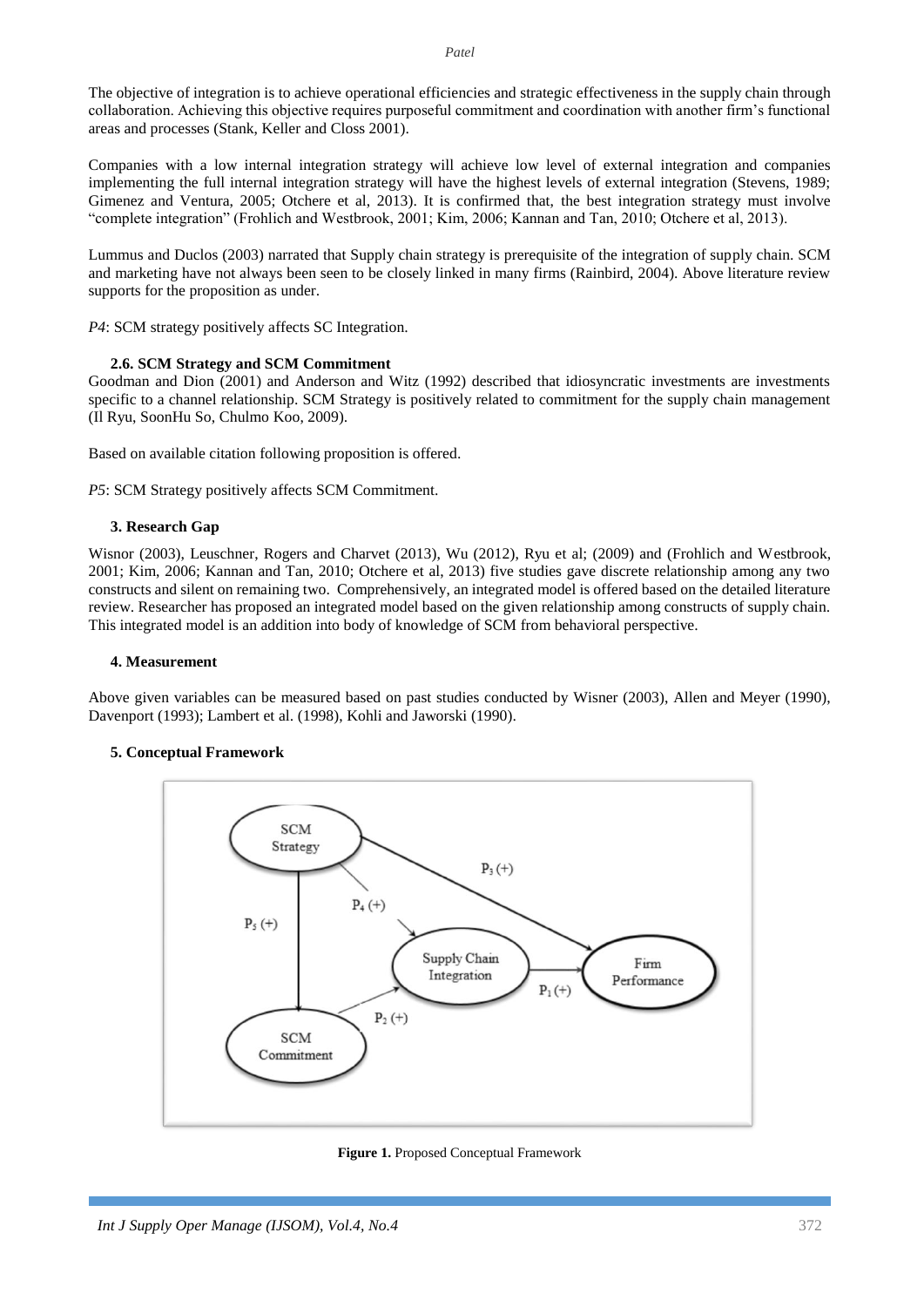#### **6. Conclusion**

This study proposes integrated model of supply chain management in a comprehensive way by considering all the four constructs simultaneously. This approach was missing in the work of earlier researchers. This paper adds to the existing body of knowledge by offering this integrated model. Further application of this model is based on its validity test and its results.

#### **7. Future Scope**

In the future, the proposed model can be tested for its validity. Based on The proposed model following propositions at prima facie level can be offered. In future proper literature review can be done in the context of these two propositions.

*P6*: SCM Commitment mediates between SCM Strategy and SC Integration. *P7*: SC Integration mediates between SCM Strategy and Firm Performance.

#### **References**

Allen, N. and Meyer, J. (1990). The measurement and antecedents of affective, continuance and normative commitment to the organization. *Journal of Occupational Psychology.* Vol. 63. pp.1-8.

Altekar, Rahul V. (2005). *Supply Chain Management: concept and case*s. PHI, New Delhi. p. 101.

Andaleeb, S. (1996). An experimental investigation of satisfaction and commitment and marketing channels: the role of trust and dependence. *Journal of Retailing*. Vol.72, pp.71-93.

Anderson, E. and Weitz, B. (1992), The use of pledge to build and sustain commitment Distribution channels. *Journal of Marketing Research.* Vol.29, pp.18-34.

Claycomb,C., Dro ¨ge, D. and Germain, R. (1999). The effect of just-in-time with customers on organizational design and performance. *International Journal of Logistics Management* .Vol.10 (1), pp.37-58.

Davenport, T. (1993). Process Innovation, Reengineering Work through Information Technology, *Harvard Business School Press*, Boston, MA.

D'Avanzo, R. L., Starr, C. E. and vonLewinski, H. (2004). Supply chain and the bottom line: a critical link", *Outlook: Accenture,* Vol.1, pp. 39-45.

Frohlich, M. T., & Westbrook, R. (2001). Arcs of integration: An international study of supply chain strategies. *Journal of Operations Management*. Vol. 19 (2), pp. 185-200.

Gimenez, Cristina and Eva Ventura (2005). Logistics-Production., Logistics-Marketing and External Integration: Their Impact on Performance. *International Journal of Operations & Production Management*. Vol. 25(1), pp. 20-38.

Goodman, L. E. and Dion, P. A. (2001). The determinants of commitment in the distributor-manufacturer relationship. *Industrial Marketing Management*, Vol.30, pp. 287-300.

Gossman, John (1997). Presentation to supply chain management council meeting, Kellog center, Michigan state University.

Green Jr Kenneth W. McGaughey Ron and K. Casey Michael (2006). Does supply chain management strategy mediate the association between market orientation and organizational performance? *Supply Chain Management: An International Journal*, Vol.11 (5), pp. 407–414.

Il Ryu, SoonHu So, Chulmo Koo. (2009). The role of partnership in supply chain performance. *Industrial Management and Data Systems*. Vol. 109 (4), pp. 496-514.

Kannan, V. R., Tan, K. C., (2010). Supply chain integration: cluster analysis of the impact of Span of integration. *Supply Chain Management: An International Journal,* Vol. 15(3), pp. 207-15.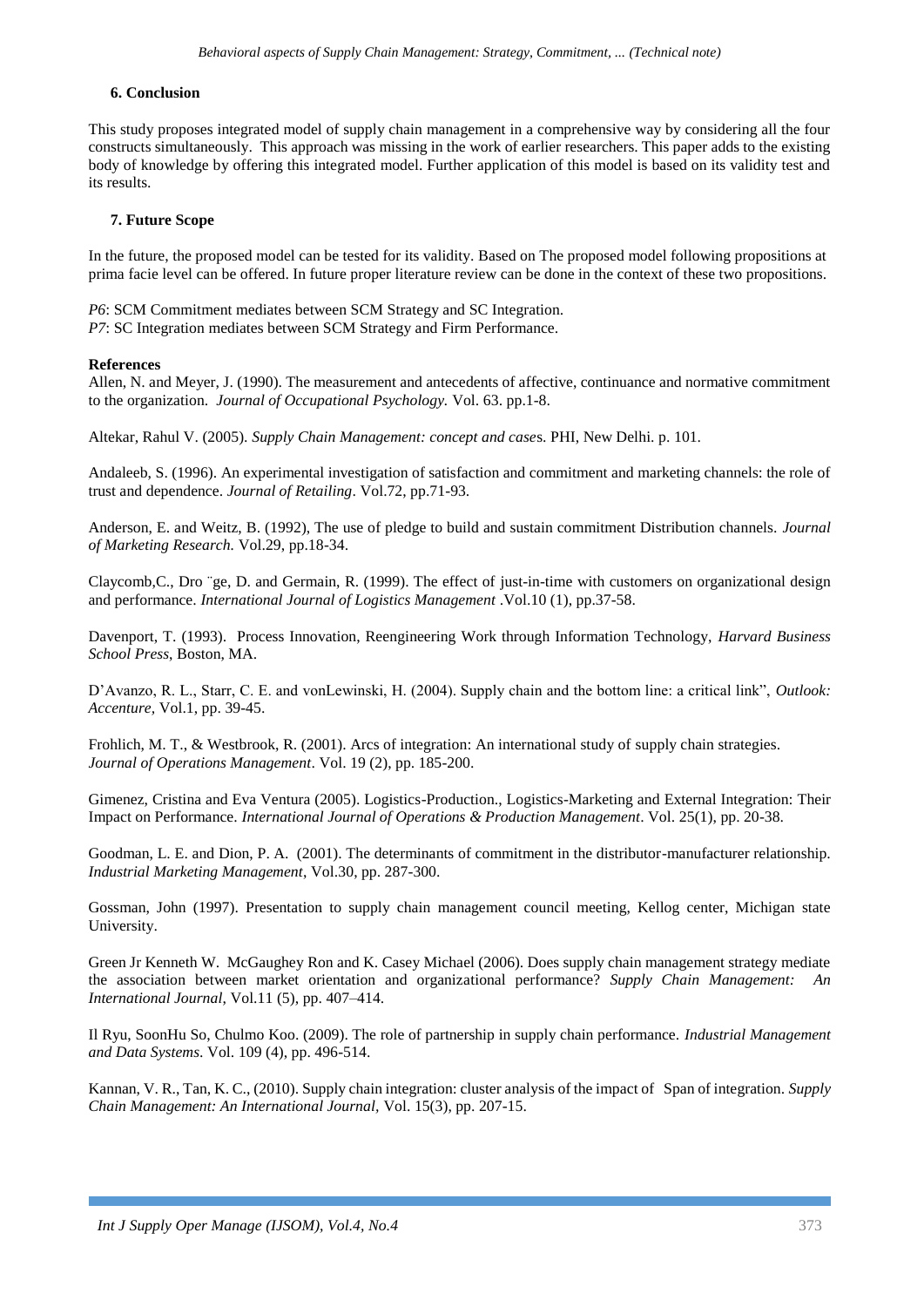Kim, S. W., (2006). Effects of Supply Chain Management Practices, Integration and Competitive Capability on Performance. *Supply Chain Management: An International Journal,* Vol.11 (3), pp. 241-48.

Knowles Graeme, whicker Linda, Javier Heraldez Fema and Francisco del campo Canales (2005). A conceptual model for the application of six sigma methodologies to supply chain improvement. *International journal of logistics: research and applications,* Vol. 8(1), pp. 51–65.

Kohli, A. K. and Jaworski, B. J. (1990). Market orientation: the construct, research propositions, and managerial implications. *Journal of Marketing*. Vol. 54(2), pp.1-18.

Lambert, D., Copper, M. and Pagh, J. (1998). Supply chain management: implementation issues and research opportunities. *The International Journal of Logistics Management.* Vol.9(2), pp.1-18.

Lambert D M and Cooper M C (2000), "Issues in Supply Chain Management", *Industrial Marketing Management,* Vol. 29, pp. 65-83.

Lee,H.L.(2000), Creating value through supply chain integration. *Supply Chain Management Review*. Vol.4. pp.30-60.

Lehtinen ,J. and Ahola, T.(2009). Is performance measurement suitable for an extended enterprise?", *International Journal of Operations & Production Management*, Vol.30 (2), pp.181-204.

Leuschner, Rudolf., Rogers Dale S., and Charvet, Francois F (2013). A meta-analysis of supply chain integration and firm performance. *Journal of Supply Chain Management.* Vol. 49 (2), pp. 34-57.

Lummus, R. R,, Duclos, L. K. and Vokurka, R. J. (2003). The Impact of Marketing Initiatives on the Supply Chain. *Supply Chain Management: An International Journal*, Vol.8 (3 and 4), pp. 317-323.

Morgan, J. (1997). Integrated supply chains: how to make them work!. *Purchasing*. May 22, pp. 32.

Morgan, R.M. and Hunt, S.D. (1994).The commitment-trust theory of relationship marketing. *Journal of Marketing*, Vol. 58(3), pp. 20-38.

Ntayi, J. M. and S. Eyaa, (2010). Collaborative Relationships, Procurement Practices and Supply Chain Performance: The Case of Small and Medium Enterprises in Uganda.

Otchere, A. F., Annan, J. & Anin, E. K., (2013) Achieving Competitive Advantage through Supply Chain Integration in the Cocoa Industry: A Case Study of Olam Ghana Limited and Produce Buying Company Limited. *International Journal of Business and Social Research (IJBSR)*. Vol. 3(2), 131-145

Rainbird M (2004). Demand and Supply Chains: The Value Catalyst. *International Journal of Physical Distribution & Logistics Management,* Vol. 34(3 and 4), pp. 230-250.

Roh James Jungbae, Hong Paul and Park Youngsoo (2008). Organizational culture and supply chain strategy: a framework for effective information flows. *Journal of Enterprise Information Management,* Vol. 21(4), pp. 361-376.

Sanders, Nada R. and Robert Premus (2005). Modeling the relationship between IT capability, Collaboration and Performance. *Journal of Businesws Logistics*. Vol 26(1), pp.1-24.

Salam, Asif Mohammad (2011). Supply chain commitment and business process integration. *European Journal of Marketing*, Vol. 45(3), pp. 358-382.

Shah, Janat (2009). *Supply Chain Management: Text and Cases. Supply Chain Integration*. Dorling Kindersley (India) Pvt. Ltd. pp. 213-238.

Spekman, R., D.Salmond and J. Kamauff (1994). At Last Procurement Becomes Strategic. *Long- Range Planning*, Vol. 27(2), pp. 76-84.

Stank, Theodore P., Scott B. Keller and David J. Closs (2001). Supply Chain Collaboration and Logistical Integration. *Transportation Journal.* Vol 41(2/3), pp. 32-46.